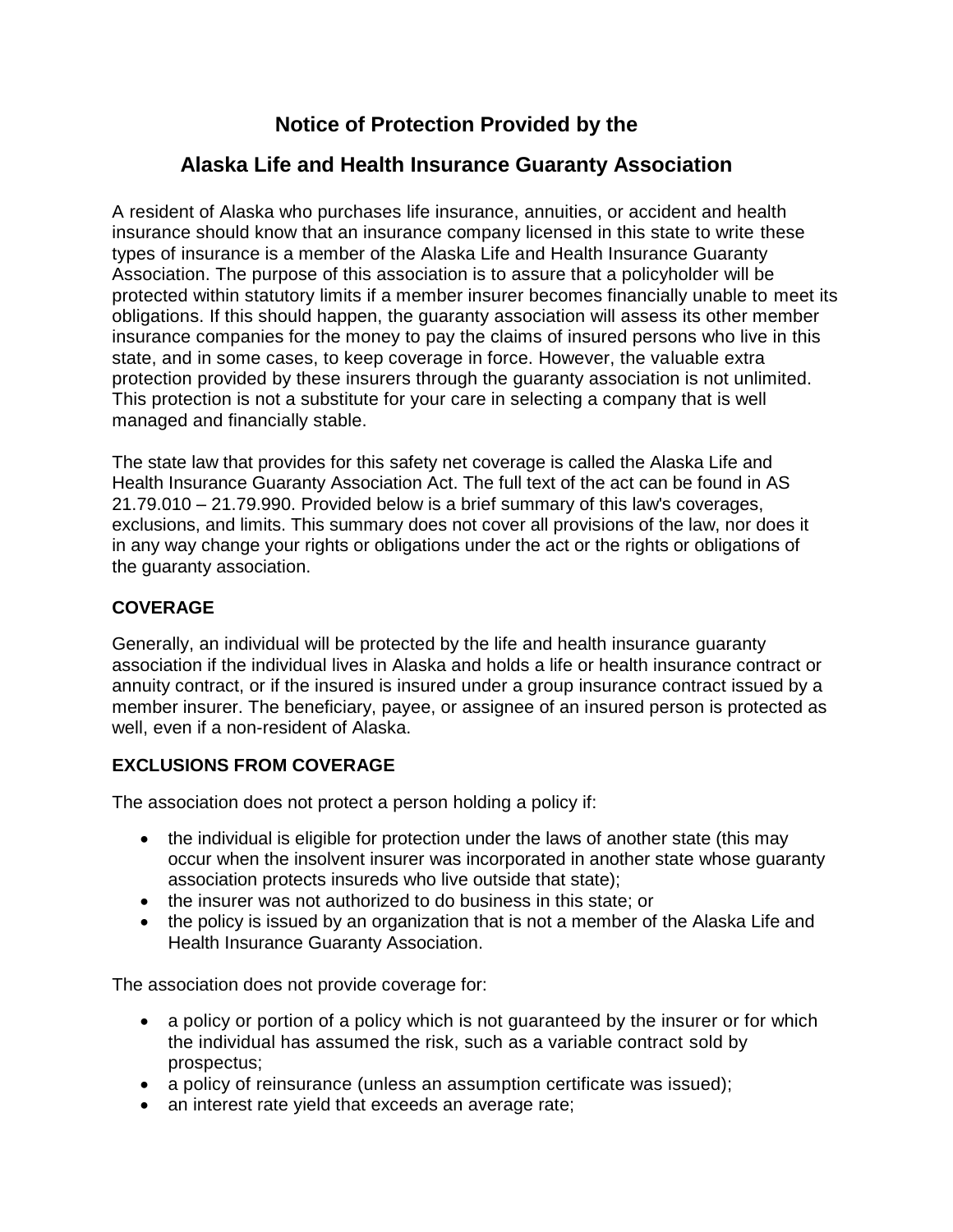- a dividend;
- a credit given in connection with the administration of a policy by a group contract holder;
- an employer's plan to the extent that it is self-funded (that is, not insured by an insurance company, even if an insurance company administers the plan);
- an unallocated annuity contract issued to an employee benefit plan protected under the United States Pension Benefit Guaranty Corporation;
- that part of an unallocated annuity contract not issued to a specific employee, union, association of natural persons benefit plan, or a government lottery;
- any portion of a policy or contract to the extent that the required assessments are preempted by federal or state law;
- an obligation that does not arise under the express written terms of the policy or contract issued by the insurer;
- certain obligations to provide a book value accounting guaranty for defined contribution benefit plan participants; or
- that part of a policy or contract that provides for interest or other changes in value to be determined by the use of an index or other external reference stated in the policy or contract.

### **LIMITS ON AMOUNT OF COVERAGE**

The act also limits the amount the association is obligated to pay. The association cannot pay more than what the insurance company would owe under a policy or contract. Also, for any one insured life, no matter how many policies or contracts were issued by the same company, even if such contracts provided different types of coverages, the association will pay a maximum of:

- \$300,000 in net life insurance death benefits and no more than \$100,000 in net cash surrender and net cash withdrawal values for life insurance;
- for health insurance benefits, \$100,000 for coverages not defined as disability income, health benefit plans or long-term care insurance, including any net cash surrender and net cash withdrawal values;
- \$300,000 for disability income insurance and long-term care insurance;
- \$500,000 for health benefit plans;
- \$250,000 in the present value of annuity benefits, including net cash surrender and net cash withdrawal value;
- with respect to a structured settlement annuity, \$250,000 in present value annuity benefits, in the aggregate, including net cash surrender and net cash withdrawal values;
- \$250,000 in the aggregate, of present-value annuity benefits, including net cash surrender and net cash withdrawal values with respect to an individual participating in a governmental retirement plan established under 26 U.S.C. 401, 26 U.S.C. 403(b), or 26 U.S.C. 457 and covered by an unallocated annuity contract, or to a beneficiary of the individual if the individual is deceased; or
- \$5,000,000 in unallocated annuity contract benefits, irrespective of the number of contracts held by that contract holder, with respect to any one contract holder or plan sponsor whose plan owns, directly or in trust, one or more unallocated annuity contracts.